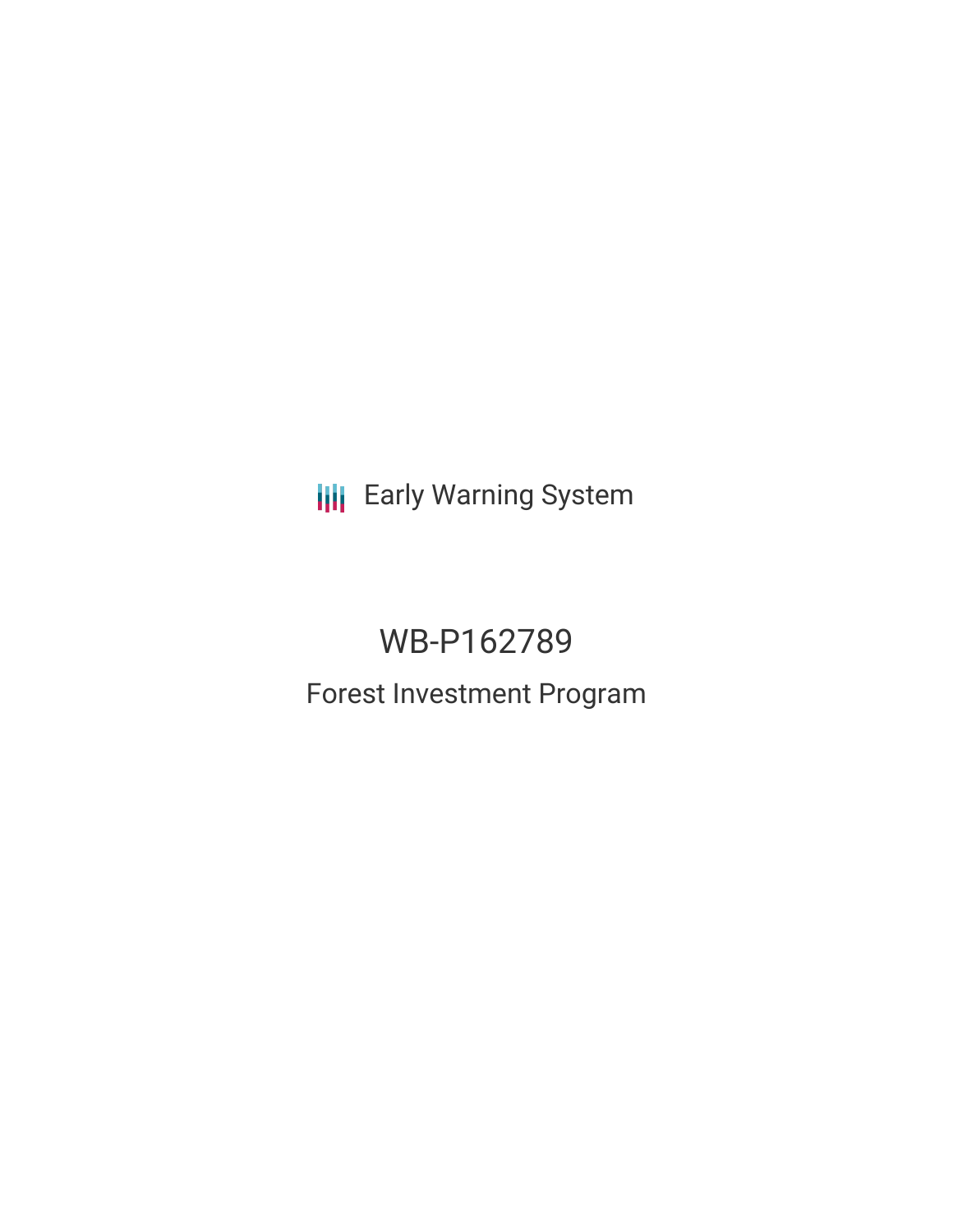

## **Quick Facts**

| <b>Countries</b>              | <b>Ivory Coast</b>        |
|-------------------------------|---------------------------|
| <b>Financial Institutions</b> | World Bank (WB)           |
| <b>Status</b>                 | Active                    |
| <b>Bank Risk Rating</b>       | B                         |
| <b>Voting Date</b>            | 2018-01-26                |
| <b>Borrower</b>               | Republic of Cote d'Ivoire |
| <b>Sectors</b>                | Agriculture and Forestry  |
| <b>Project Cost (USD)</b>     | \$15.00 million           |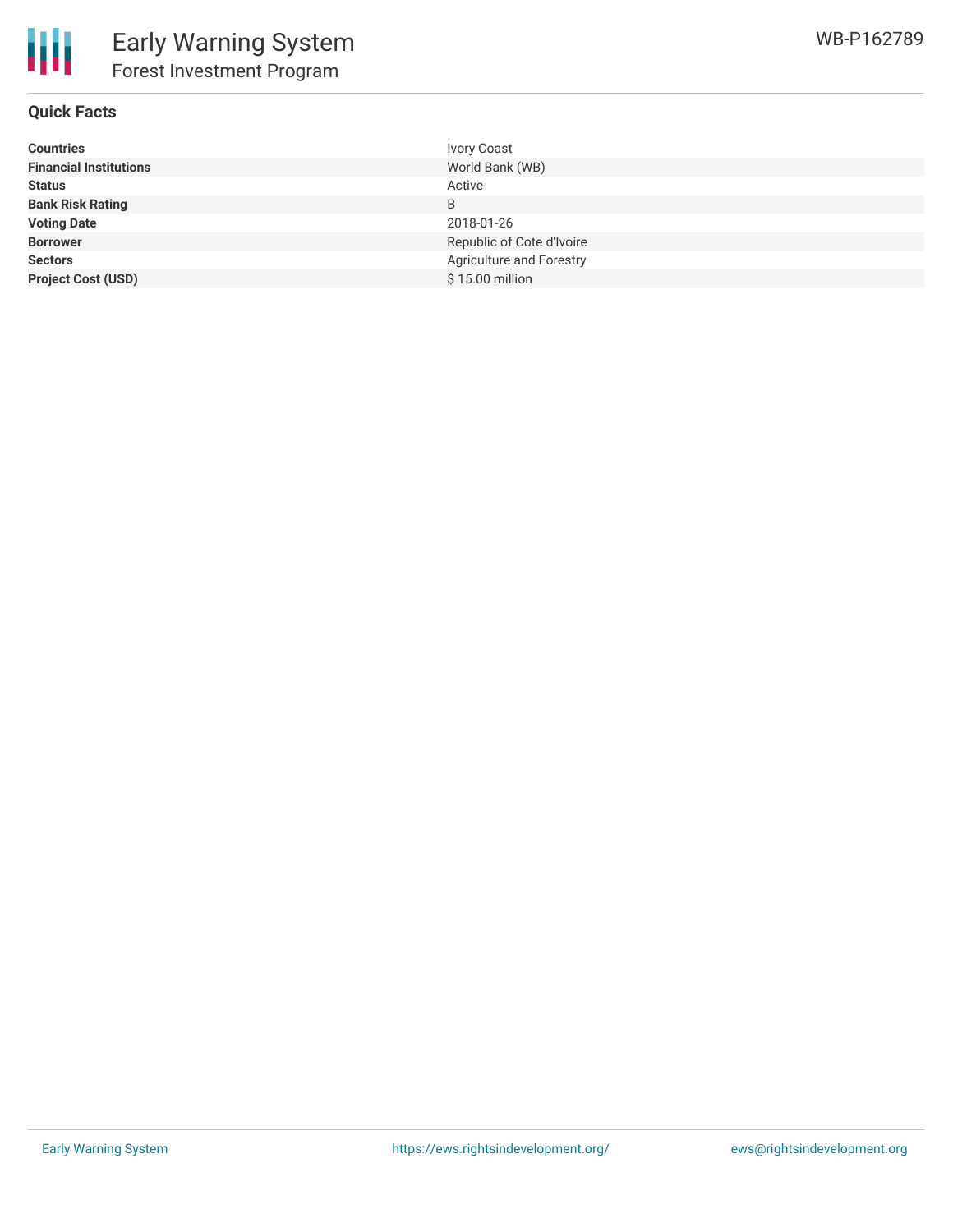

# **Project Description**

The Project Development Objective is to conserve and increase the forest stock, and improve access to income sources from sustainable forest management for selected communities in target zones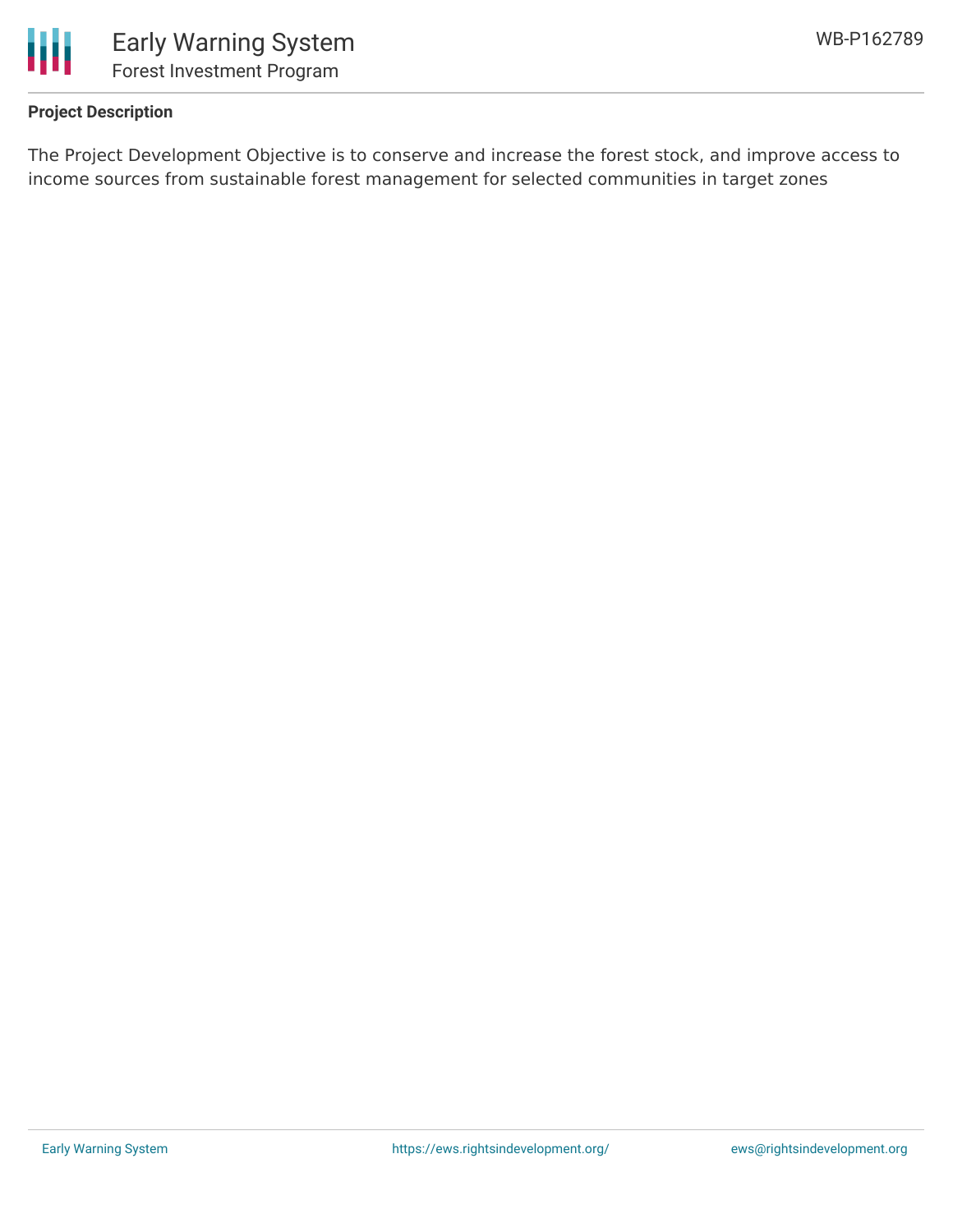# **Investment Description**

World Bank (WB)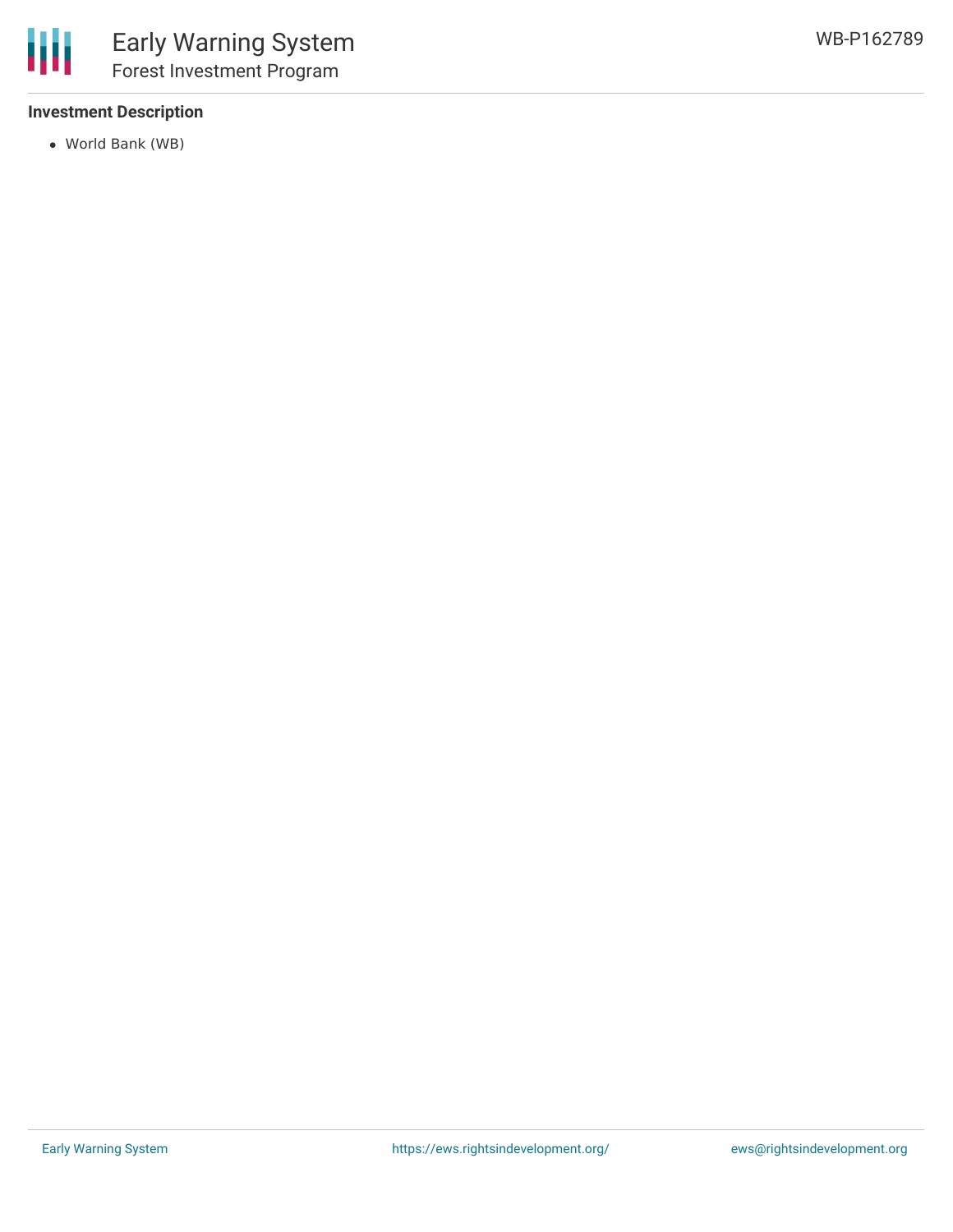

## **Contact Information**

Republic of Cote d'Ivoire Adama Kone Minister of Economy and Finance finances@Gouv.ci

### ACCOUNTABILITY MECHANISM OF WORLD BANK

The World Bank Inspection Panel is the independent complaint mechanism and fact-finding body for people who believe they are likely to be, or have been, adversely affected by a World Bank-financed project. If you submit a complaint to the Inspection Panel, they may investigate to assess whether the World Bank is following its own policies and procedures for preventing harm to people or the environment. You can contact the Inspection Panel or submit a complaint by emailing ipanel@worldbank.org. You can learn more about the Inspection Panel and how to file a complaint at: http://ewebapps.worldbank.org/apps/ip/Pages/Home.aspx.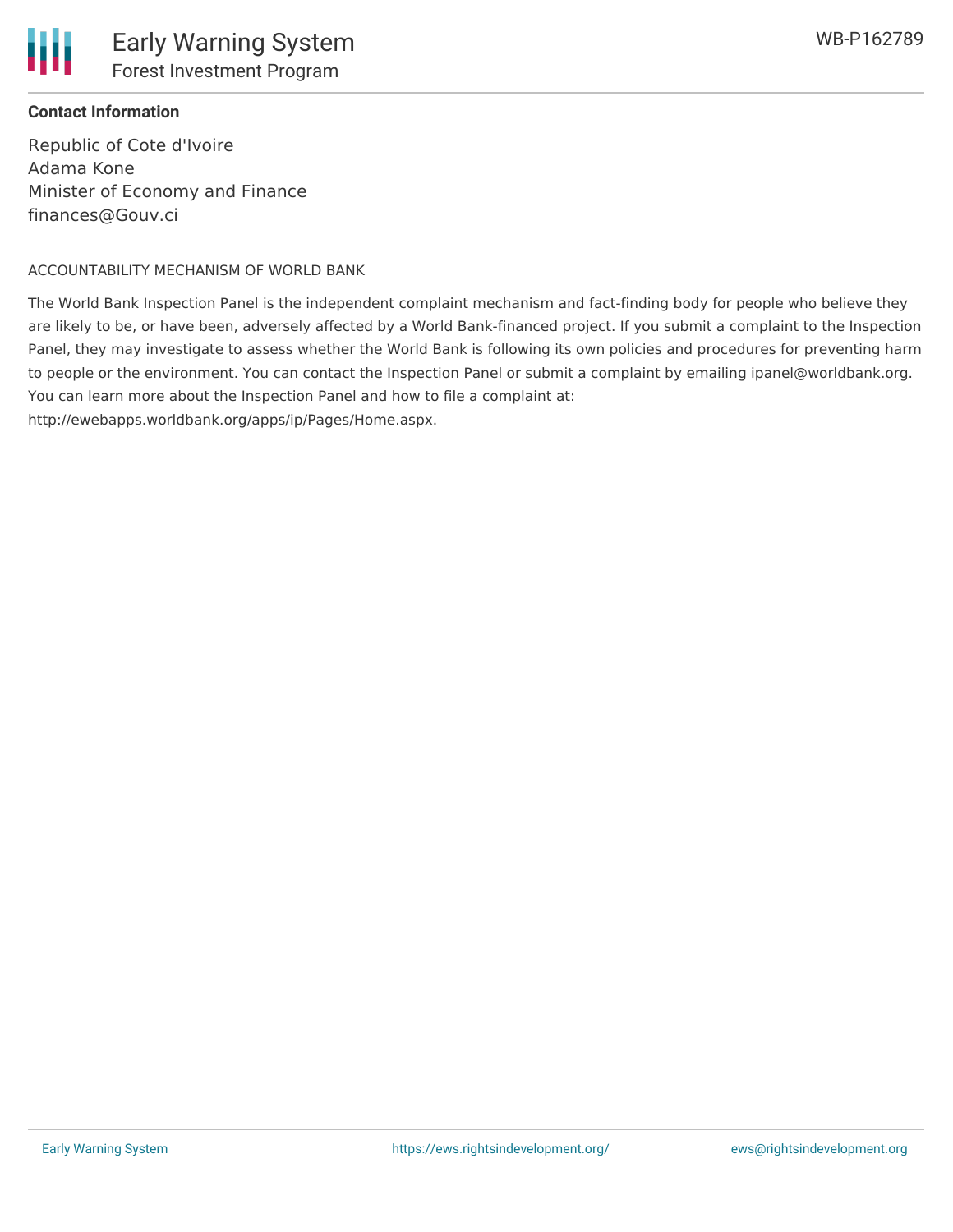

#### **Bank Documents**

- Concept Integrated Safeguards Data [Sheet-Integrated](https://ewsdata.rightsindevelopment.org/files/documents/89/WB-P162789_jLgaxXs.pdf) Safeguards Document Forest Investment Program [Original Source]
- Cote d'Ivoire Forest Investment Program : [environmental](https://ewsdata.rightsindevelopment.org/files/documents/89/WB-P162789_go0srAV.pdf) assessment : Cadre de gestion environnemen [Original Source]
- Cote d'Ivoire Forest Investment Program : [environmental](https://ewsdata.rightsindevelopment.org/files/documents/89/WB-P162789_QiUP55V.pdf) assessment : Cadre de procedures (French) [Original Source]
- Cote d'Ivoire Forest Investment Program : resettlement plan : Cadre de politique de [reinstallation](https://ewsdata.rightsindevelopment.org/files/documents/89/WB-P162789_yXyRFwn.pdf) [\[Original](http://documents.worldbank.org/curated/en/247981511199580520/pdf/SFG3805-RP-FRENCH-P162789-Box405310B-PUBLIC-Disclosed-11-20-2017.pdf) Source]
- Project Information [Document-Integrated](http://documents.worldbank.org/curated/en/347711511852626874/pdf/Project-Information-Document-Integrated-Safeguards-Data-Sheet-Forest-Investment-Program-P162789-Sequence-No-00.pdf) Safeguards Data Sheet Forest Investment Program P162789 [Original Source]